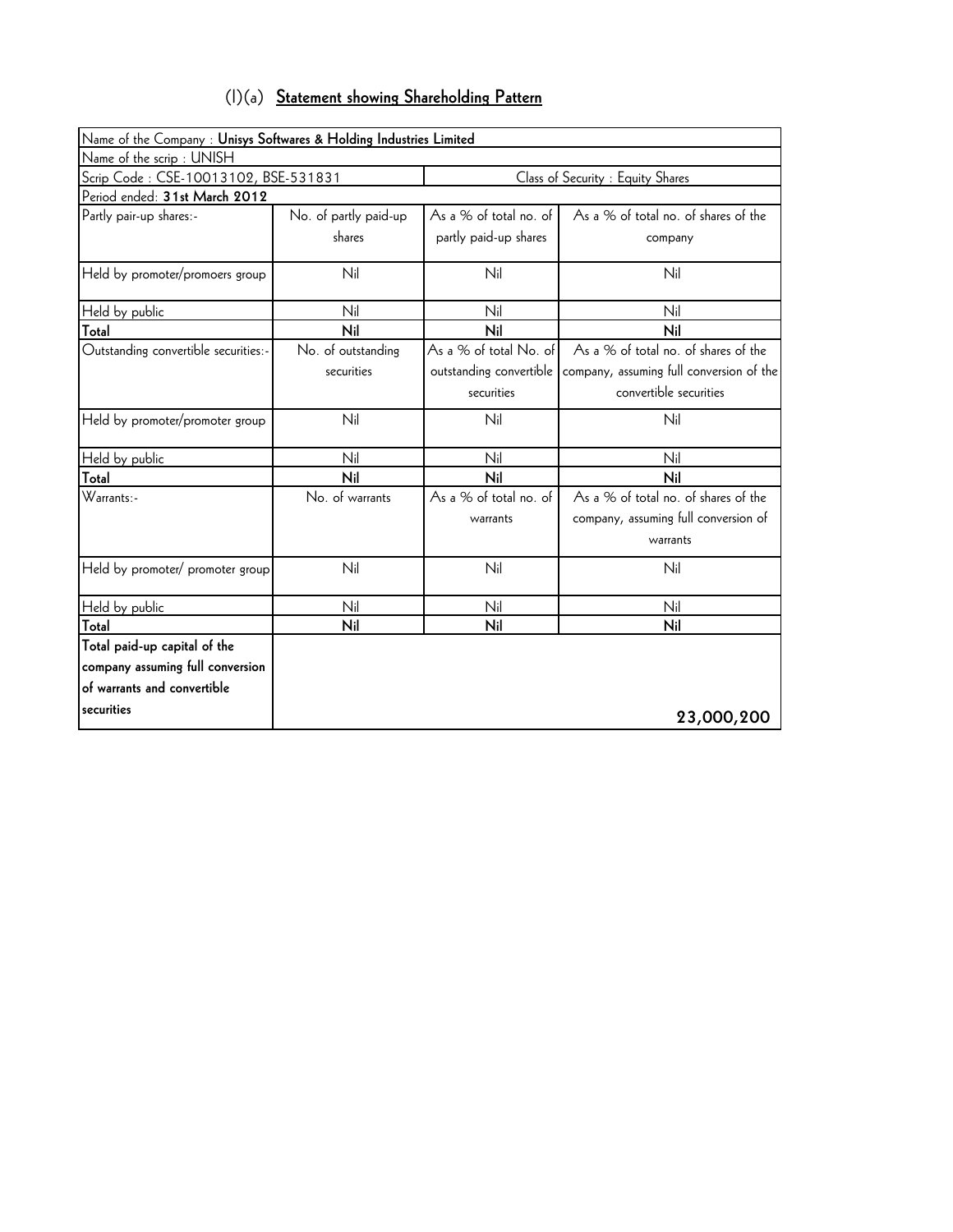## (I)(a) **Statement showing Shareholding Pattern under Clause 35 of the Listing Agreement**

|             | Name of the Company:                           | UNISYS SOFTWARES & HOLDING INDUSTRIES LTD. |                          |                          |                           |                                                         |                      |                 |
|-------------|------------------------------------------------|--------------------------------------------|--------------------------|--------------------------|---------------------------|---------------------------------------------------------|----------------------|-----------------|
|             | Scrip Code: CSE-10013102, BSE-531831           |                                            |                          |                          | Quarter ended:            |                                                         | 31st March 2012      |                 |
|             |                                                |                                            |                          |                          |                           |                                                         |                      |                 |
|             | Cate-gory Category of shareholder              | Number of                                  | Total number of          | Number of shares         |                           | Total shareholding as a percentage<br>Shares Pledged or |                      |                 |
| code        |                                                | shareholders                               | shares                   | held in                  | of total number of shares |                                                         | otherwise encumbered |                 |
|             |                                                |                                            |                          | dematerialized form      |                           |                                                         |                      |                 |
|             |                                                |                                            |                          |                          |                           | As a percentage As a percentage                         | Number of            | As a            |
|             |                                                |                                            |                          |                          | of $(A+B)$                | of $(A+B+C)$                                            | <b>Shares</b>        | Percentage      |
| (1)         | (II)                                           | (III)                                      | (IV)                     | (V)                      | (VI)                      | (VII)                                                   | (VIII)               | $IUV$ ) = (VIII |
|             |                                                |                                            |                          |                          |                           |                                                         |                      | )/(VI) * 100    |
| (A)         | Shareholding of Promoter and Promoter Group    |                                            |                          |                          |                           |                                                         |                      |                 |
|             |                                                |                                            |                          |                          |                           |                                                         |                      |                 |
| $-1$        | Indian                                         |                                            |                          |                          |                           |                                                         |                      |                 |
| (a)         | Individuals/ Hindu Undivided Family            | 8                                          | 4,559,400                | 4,559,300                | 19.823%                   | 19.823%                                                 |                      |                 |
| (b)         | Central Government/ State Government(s)        |                                            |                          |                          | 0.000%                    | 0.000%                                                  |                      |                 |
| (c)         | <b>Bodies Corporate</b>                        | $\overline{2}$                             | 1,000,000                |                          | 4.348%                    | 4.348%                                                  |                      |                 |
| (d)         | Financial Institutions/ Banks                  | ÷.                                         | $\omega$                 | $\blacksquare$           | 0.000%                    | 0.000%                                                  | $\omega$             | $\omega$        |
| (e)         | Any Other - Specify                            | $\blacksquare$                             |                          | $\blacksquare$           | 0.000%                    | 0.000%                                                  |                      | $\blacksquare$  |
|             | Directors                                      |                                            |                          |                          | 0.000%                    | 0.000%                                                  |                      | $\blacksquare$  |
|             | Directors Relatives                            |                                            |                          |                          | 0.000%                    | 0.000%                                                  |                      |                 |
|             | Sub-Total (A)(1)                               | 10                                         | 5,559,400                | 4,559,300                | 24.171%                   | 24.171%                                                 | $\sim$               | $\sim$          |
| $-2$        | Foreign                                        |                                            |                          |                          | 0.000%                    | 0.000%                                                  | $\sim$               | $\sim$          |
| (a)         | Individuals (Non-Resident Individuals/ Foreign |                                            |                          |                          | 0.000%                    | 0.000%                                                  |                      |                 |
|             | Individuals)                                   |                                            |                          |                          |                           |                                                         |                      |                 |
| (b)         | <b>Bodies Corporate</b>                        | $\mathcal{L}_{\mathcal{A}}$                | $\omega$                 | $\omega$                 | 0.000%                    | 0.000%                                                  |                      | $\omega$        |
| (c)<br>(d)  | Institutions<br>Any Other (specify)            | ÷,                                         | $\overline{\phantom{a}}$ | $\overline{\phantom{a}}$ | 0.000%<br>0.000%          | 0.000%<br>0.000%                                        |                      |                 |
|             | $Sub-Total (A)(2)$                             |                                            |                          |                          | 0.000%                    | 0.000%                                                  |                      |                 |
|             | Total Shareholding of Promoter and Promoter    |                                            |                          |                          |                           |                                                         |                      |                 |
|             | Group $(A) = (A)(1) + (A)(2)$                  |                                            |                          |                          |                           |                                                         |                      |                 |
|             | Public shareholding                            | 10                                         | 5,559,400                | 4,559,300                | 24.171%<br>0.000%         | 24.171%<br>0.000%                                       | N.A.                 | N.A.            |
| (B)         | Institutions                                   |                                            |                          |                          | 0.000%                    | 0.000%                                                  | N.A.                 | N.A.            |
| $-1$<br>(a) | Mutual Funds/ UTI                              |                                            |                          |                          | 0.000%                    | 0.000%                                                  |                      |                 |
| (b)         | Financial Institutions/ Banks                  | $\mathbf{1}$                               | 100                      | 100                      | 0.000%                    | 0.000%                                                  |                      |                 |
| (c)         | Central Government/ State Government(s)        |                                            | ÷.                       | $\omega$                 | 0.000%                    | 0.000%                                                  |                      |                 |
| (d)         | Venture Capital Funds                          | ä,                                         | $\blacksquare$           | $\overline{\phantom{a}}$ | 0.000%                    | 0.000%                                                  |                      |                 |
| (e)         | Insurance Companies                            |                                            | ÷,                       | $\omega$                 | 0.000%                    | 0.000%                                                  |                      |                 |
| (f)         | Foreign Institutional Investors                | $\overline{\phantom{a}}$                   | ÷.                       | $\blacksquare$           | 0.000%                    | 0.000%                                                  |                      |                 |
| (g)         | Foreign Venture Capital Investors              | $\mathcal{L}_{\mathcal{A}}$                | $\blacksquare$           | $\overline{\phantom{a}}$ | 0.000%                    | 0.000%                                                  |                      |                 |
| (h)         | Qualified Foreign Investors                    | ÷.                                         | ÷.                       | $\overline{\phantom{a}}$ | 0.000%                    | 0.000%                                                  |                      |                 |
| (i)         | Any Other (specify)                            | $\sim$                                     |                          | $\mathbf{r}$             | 0.000%                    | 0.000%                                                  |                      |                 |
|             | $Sub-Total (B)(1)$                             | 1                                          | 100                      | 100                      | 0.000%                    | 0.000%                                                  |                      |                 |
| -2          | Non-institutions                               |                                            |                          |                          | 0.000%                    | 0.000%                                                  | N.A.                 | N.A.            |
| (a)         | <b>Bodies Corporate</b>                        | 157                                        | 9,982,302                | 7,891,802                | 43.401%                   | 43.401%                                                 |                      |                 |
| (b)         | Individuals -                                  |                                            |                          |                          | 0.000%                    | 0.000%                                                  |                      |                 |
| i.          | Individual shareholders holding nominal share  | 1,343                                      | 554,066                  | 339,364                  | 2.409%                    | 2.409%                                                  |                      |                 |
|             | capital up to Rs. 1 lakh.                      |                                            |                          |                          |                           |                                                         |                      |                 |
| ii.         | Individual shareholders holding nominal share  | 96                                         | 5,703,850                | 5,267,750                | 24.799%                   | 24.799%                                                 |                      |                 |
|             | capital in excess of Rs. 1 lakh.               |                                            |                          |                          |                           |                                                         |                      |                 |
| (c)         | Any Other (specify) - NRI / OCB                | 5                                          | 826                      | 826                      | 0.004%                    | 0.004%                                                  |                      |                 |
|             | Hindu Undivided Family                         | 39                                         | 925,050                  | 925,050                  | 4.022%                    | 4.022%                                                  |                      |                 |
|             | Clearing Member                                | 27                                         | 274,606                  | 274,606                  | 1.194%                    | 1.194%                                                  |                      |                 |
|             | Sub-Total (B)(2)                               | 1,667                                      | 17,440,700               | 14,699,398               | 75.828%                   | 75.828%                                                 |                      |                 |
|             | Public<br>Shareholding<br>$(B) =$<br>Total     | 1,668                                      | 17,440,800               | 14,699,498               | 75.829%                   | 75.829%                                                 |                      |                 |
|             | $(B)(1)+(B)(2)$                                |                                            |                          |                          |                           |                                                         | N.A.                 | N.A.            |
|             | TOTAL $(A)+(B)$                                | 1,678                                      | 23,000,200               | 19,258,798               | 100.000%                  | 100.000%                                                |                      |                 |
| (C)         | Shares held by Custodians and against which    |                                            |                          |                          | 0.000%                    | 0.000%                                                  |                      |                 |
|             | Depository Receipts have been issued           |                                            |                          |                          |                           |                                                         | N.A.                 | N.A.            |
| (1)         | Promoter and Promoter Group                    | $\mathcal{L}_{\mathcal{A}}$                | $\blacksquare$           | $\sim$                   | 0.000%                    | 24.171%                                                 |                      |                 |
| (2)         | Public                                         | $\overline{\phantom{a}}$                   | $\blacksquare$           |                          | 0.000%                    | 75.829%                                                 | N.A.                 | N.A.            |
|             | TOTAL (C)                                      |                                            |                          |                          |                           |                                                         |                      |                 |
|             | GRAND TOTAL $(A)+(B)+(C)$                      | 1,678                                      | 23,000,200               | 19,258,798               | 100.000%                  | 100.000%                                                |                      |                 |
|             |                                                |                                            |                          |                          |                           |                                                         |                      |                 |

Notes : Not Any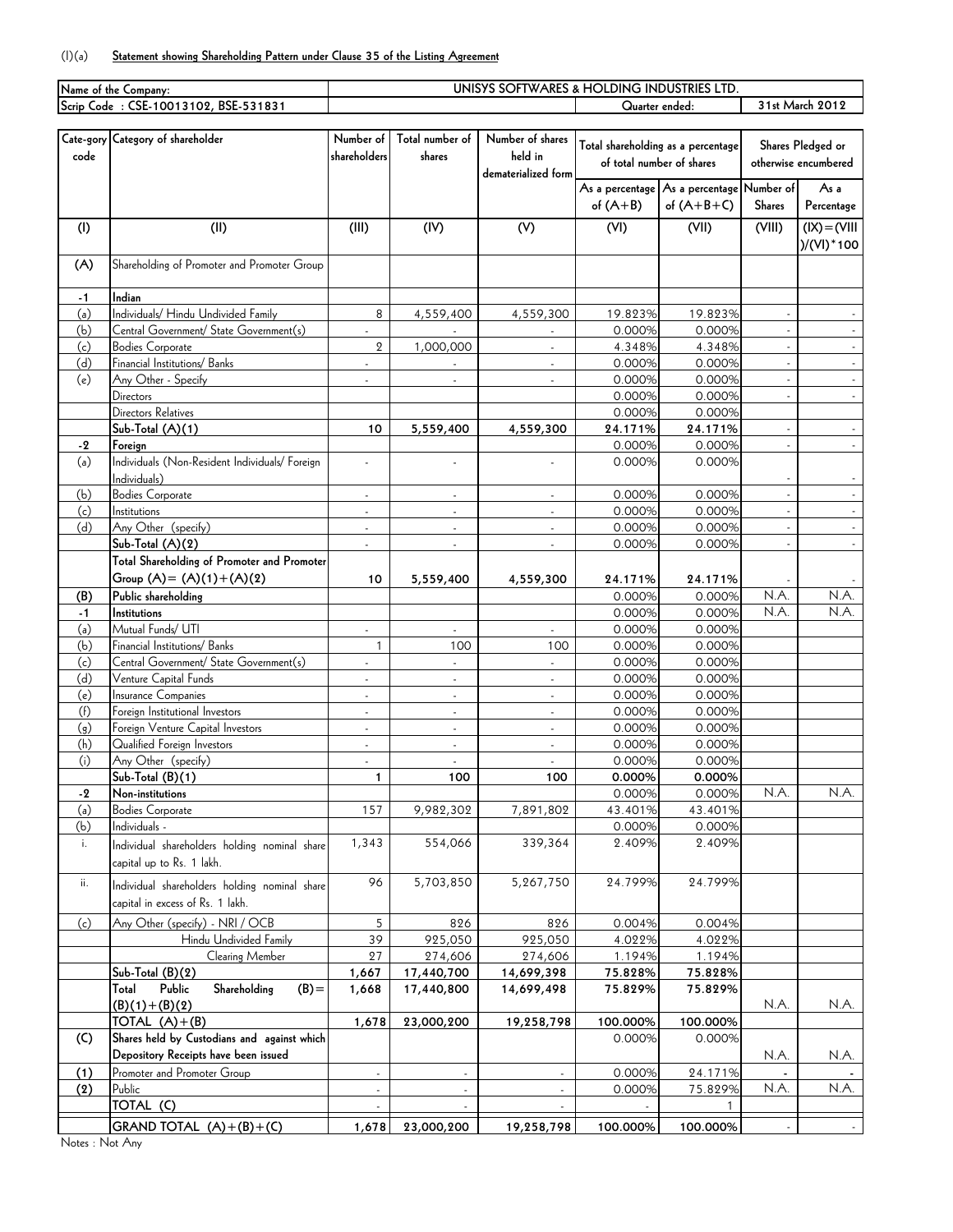|                | Name of the Company:                                                                              | UNISYS SOFTWARES & HOLDING INDUSTRIES LTD. |                                                        |                          |                               |                                                                                   |                                      |                                                            |                                             |                                                                             |                                                                                                              |
|----------------|---------------------------------------------------------------------------------------------------|--------------------------------------------|--------------------------------------------------------|--------------------------|-------------------------------|-----------------------------------------------------------------------------------|--------------------------------------|------------------------------------------------------------|---------------------------------------------|-----------------------------------------------------------------------------|--------------------------------------------------------------------------------------------------------------|
|                | Scrip Code: CSE-10013102, BSE-531831                                                              |                                            |                                                        |                          |                               |                                                                                   |                                      | Quarter ended:                                             |                                             |                                                                             | 31st March 2012                                                                                              |
| (l)(b)         | Statement showing Shareholding of persons belonging to the category "Promoter and Promoter Group" |                                            |                                                        |                          |                               |                                                                                   |                                      |                                                            |                                             |                                                                             |                                                                                                              |
| Sr. No.        | Name of the shareholder                                                                           | Details of Shares held                     |                                                        | <b>Encumbered Shares</b> |                               |                                                                                   |                                      | <b>Details of Warrants</b>                                 |                                             | Details of Convertible<br><b>Securities</b>                                 | Total shares (including<br>underlying shares                                                                 |
|                |                                                                                                   | Number of<br>shares                        | As a % of<br><b>Grand Total</b><br>$(A)+(B)+(A)$<br>C) | Number                   | As a<br>Percentage            | As a $%$ of<br><b>Grand Total</b><br>$(A)+(B)$<br>$+(C)$ of Sub-<br>Clause (I)(a) | Number of<br><b>Warrants</b><br>held | As a % of<br>Total No. of<br>Warrants of<br>the same Class | Number of<br>Convertible<br>Securities held | As a % of<br>Total No. of<br>Convertible<br>Securities of<br>the same Class | assuming full<br>conversion of warrants<br>and convertible<br>securities) as a % of<br>diluted share capital |
| (1)            | (II)                                                                                              | (III)                                      | (IV)                                                   | (V)                      | $(VI) = (V)/$<br>$(III)^*100$ | (VII)                                                                             | (VIII)                               | (XI)                                                       | (X)                                         | (XI)                                                                        | (XII)                                                                                                        |
|                | Sushil Kr. Purohit                                                                                | 1,072,900                                  | 4.665%                                                 | $\overline{a}$           |                               | $\overline{\phantom{a}}$                                                          | $\overline{\phantom{a}}$             | $\overline{a}$                                             |                                             | $\overline{\phantom{a}}$                                                    | 4.665%                                                                                                       |
| $\overline{2}$ | Jagdish Prasad Purohit                                                                            | 1,298,100                                  | 5.644%                                                 |                          | $\overline{\phantom{a}}$      | $\overline{\phantom{a}}$                                                          | $\overline{\phantom{a}}$             | $\overline{\phantom{a}}$                                   |                                             | $\overline{\phantom{a}}$                                                    | 5.644%                                                                                                       |
| 3              | Pawan Kr. Purohit                                                                                 | 1,044,300                                  | 4.540%                                                 | $\overline{a}$           | $\overline{\phantom{a}}$      | $\overline{\phantom{a}}$                                                          | $\overline{\phantom{a}}$             | $\overline{\phantom{a}}$                                   |                                             | $\overline{\phantom{a}}$                                                    | 4.540%                                                                                                       |
| $\overline{4}$ | Kailash Prasad Purohit                                                                            | 1,031,000                                  | 4.483%                                                 |                          | $\overline{\phantom{a}}$      | $\overline{\phantom{a}}$                                                          |                                      | $\overline{\phantom{a}}$                                   |                                             |                                                                             | 4.483%                                                                                                       |
| 5              | Neha Cassettes Pvt. Ltd.                                                                          | 500,000                                    | 2.174%                                                 | $\overline{\phantom{a}}$ | $\overline{\phantom{a}}$      | $\overline{\phantom{a}}$                                                          | $\overline{\phantom{a}}$             | $\overline{\phantom{a}}$                                   |                                             | $\overline{\phantom{a}}$                                                    | 2.174%                                                                                                       |
| 6              | Jai Ambe Cassettes Pvt. Ltd.                                                                      | 500,000                                    | 2.174%                                                 |                          | $\overline{\phantom{a}}$      | $\overline{\phantom{a}}$                                                          | $\overline{\phantom{a}}$             | $\overline{\phantom{a}}$                                   |                                             |                                                                             | 2.174%                                                                                                       |
|                | <b>Bimal Joshi</b>                                                                                | 53,000                                     | 0.230%                                                 |                          |                               | $\overline{\phantom{a}}$                                                          | $\overline{\phantom{a}}$             | $\overline{\phantom{a}}$                                   |                                             | $\overline{a}$                                                              | 0.230%                                                                                                       |
| 8              | Dolly Purohit                                                                                     | 30,000                                     | 0.130%                                                 |                          |                               | $\overline{\phantom{a}}$                                                          |                                      | $\overline{\phantom{a}}$                                   |                                             |                                                                             | 0.130%                                                                                                       |
| 9              | Priyanka Purohit                                                                                  | 30,000                                     | 0.130%                                                 |                          |                               | $\overline{\phantom{a}}$                                                          |                                      | $\overline{\phantom{a}}$                                   |                                             |                                                                             | 0.130%                                                                                                       |
| 10             | <b>Balchand Purohit</b>                                                                           | 100                                        | 0.000%                                                 |                          |                               | $\overline{\phantom{a}}$                                                          | $\overline{\phantom{a}}$             | $\overline{\phantom{a}}$                                   |                                             |                                                                             | 0.000%                                                                                                       |
|                | <b>TOTAL</b>                                                                                      | 5,559,400                                  | 24.171%                                                |                          |                               | $\overline{\phantom{a}}$                                                          | $\overline{\phantom{a}}$             | $\overline{\phantom{a}}$                                   |                                             |                                                                             | 24.171%                                                                                                      |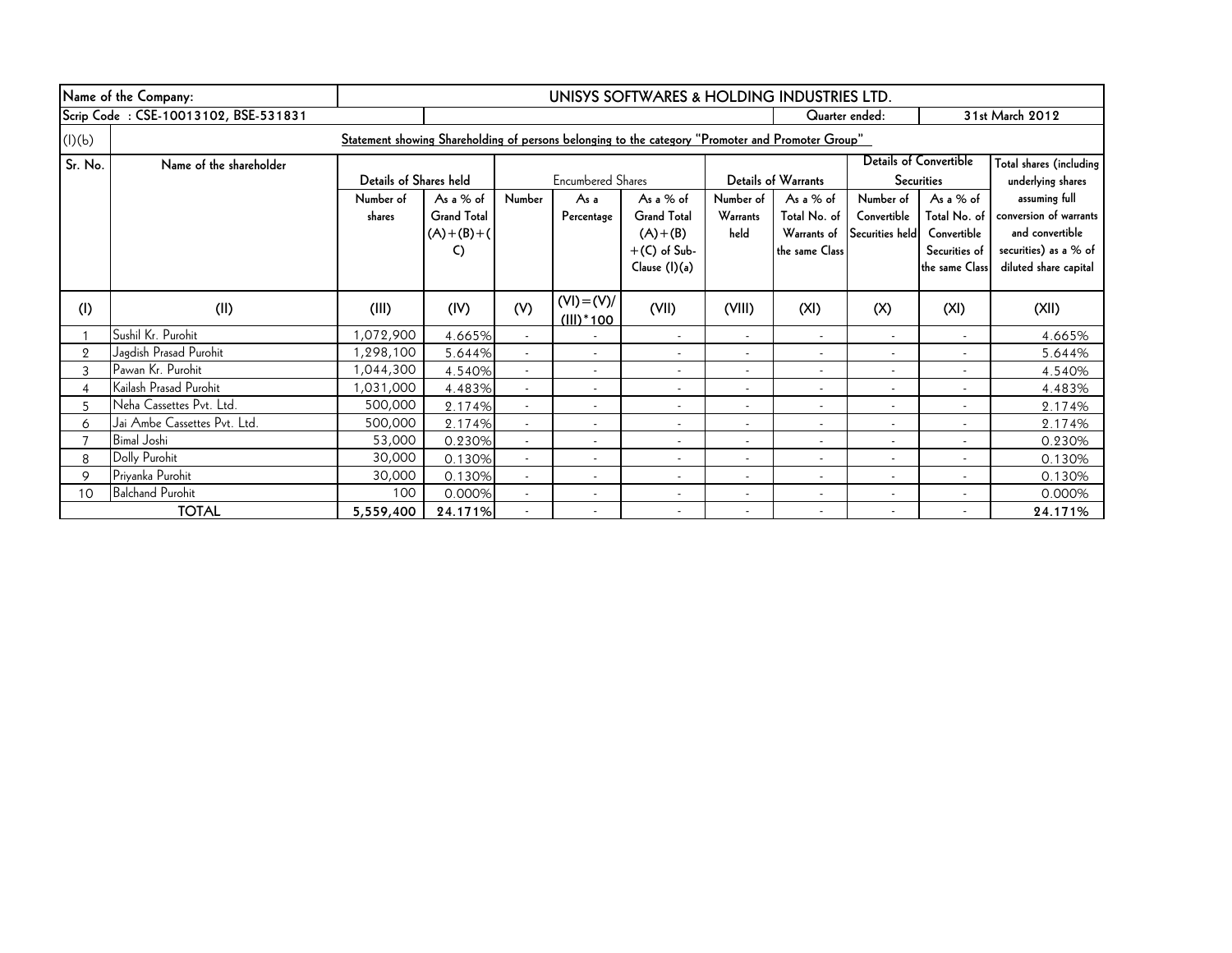| (I)(c)(i)      | Statement showing holding of securities (including shares, warrants, convertible securities) of persons belonging to the category "Public" and holding more than 1% of the total number of shares |           |                       |                          |                                |                                  |                                          |                                                                         |
|----------------|---------------------------------------------------------------------------------------------------------------------------------------------------------------------------------------------------|-----------|-----------------------|--------------------------|--------------------------------|----------------------------------|------------------------------------------|-------------------------------------------------------------------------|
| Sr. No.        | Name of the shareholder                                                                                                                                                                           |           |                       |                          | Details of Warrants            |                                  | <b>Details of Convertible Securities</b> | Total shares (including underlying                                      |
|                |                                                                                                                                                                                                   | Number of | As a % of Grand Total | Number of                | As a % of Total                | Number of                        | As a % of Total No. of                   | shares assuming full conversion of                                      |
|                |                                                                                                                                                                                                   | shares    | $(A)+(B)+(C)$         | Warrants<br>held         | No. of Warrants<br>of the same | Convertible<br><b>Securities</b> | Warrants of the same Class               | warrants and convertible securities) as<br>a % of diluted share capital |
|                |                                                                                                                                                                                                   |           |                       |                          | Class                          | held                             |                                          |                                                                         |
| (1)            | (II)                                                                                                                                                                                              | (III)     | (IV)                  | (V)                      | (VI)                           | (VII)                            | (VIII)                                   | (IX)                                                                    |
|                | Sahayta Financial Consultancy Services India                                                                                                                                                      |           |                       |                          |                                |                                  |                                          |                                                                         |
|                | Pvt. Limited                                                                                                                                                                                      | 1,000,000 | 4.348%                | $\overline{\phantom{a}}$ | $\overline{\phantom{a}}$       | $\overline{\phantom{a}}$         |                                          | 4.348%                                                                  |
| $\overline{2}$ | Aarti Singal                                                                                                                                                                                      | 609,806   | 2.651%                | $\overline{\phantom{a}}$ | $\overline{\phantom{a}}$       | $\overline{\phantom{a}}$         | $\overline{\phantom{a}}$                 | 2.651%                                                                  |
| 3              | Sanjay Singal                                                                                                                                                                                     | 520,492   | 2.263%                | $\overline{\phantom{a}}$ | $\overline{\phantom{a}}$       | $\overline{\phantom{a}}$         |                                          | 2.263%                                                                  |
| $\overline{4}$ | <b>SKM Travels Private Limited</b>                                                                                                                                                                | 468,910   | 2.039%                |                          |                                | $\overline{\phantom{a}}$         |                                          | 2.039%                                                                  |
| 5              | Decent Vincom Private Limited                                                                                                                                                                     | 438,634   | 1.907%                | $\overline{\phantom{a}}$ | $\overline{\phantom{a}}$       | $\overline{\phantom{a}}$         | $\overline{\phantom{a}}$                 | 1.907%                                                                  |
| 6              | Sanjay Singal                                                                                                                                                                                     | 417,710   | 1.816%                |                          | $\overline{\phantom{a}}$       | $\overline{\phantom{a}}$         |                                          | 1.816%                                                                  |
|                | Mahesh Kr. Agrawal                                                                                                                                                                                | 384,492   | 1.672%                | $\overline{\phantom{a}}$ |                                | $\overline{\phantom{a}}$         |                                          | 1.672%                                                                  |
| 8              | Kingfisher Properties Private Limited                                                                                                                                                             | 377,215   | 1.640%                | $\overline{\phantom{a}}$ | $\overline{\phantom{a}}$       | $\overline{\phantom{a}}$         | $\overline{\phantom{a}}$                 | 1.640%                                                                  |
| 9              | Hamsafar Marketings Private Limited                                                                                                                                                               | 373,100   | 1.622%                | $\overline{\phantom{a}}$ | $\blacksquare$                 | $\overline{\phantom{a}}$         |                                          | 1.622%                                                                  |
| 10             | Brijdham Dealcom Private Limited                                                                                                                                                                  | 350,000   | 1.522%                | $\overline{\phantom{a}}$ | $\overline{\phantom{a}}$       | $\overline{\phantom{a}}$         | $\overline{\phantom{a}}$                 | 1.522%                                                                  |
| 11             | Pace Stock Broking Services Private Limited                                                                                                                                                       | 339,059   | 1.474%                | $\overline{\phantom{a}}$ | $\overline{\phantom{a}}$       | $\overline{\phantom{a}}$         | $\overline{\phantom{a}}$                 | 1.474%                                                                  |
| 12             | Gateway Financial Services Ltd.                                                                                                                                                                   | 302,055   | 1.313%                | $\overline{a}$           | $\overline{\phantom{a}}$       | $\overline{a}$                   |                                          | 1.313%                                                                  |
| 13             | Forum Suppliers Private Limited                                                                                                                                                                   | 271,557   | 1.181%                | $\overline{\phantom{a}}$ | $\overline{\phantom{a}}$       | $\overline{\phantom{a}}$         | $\sim$                                   | 1.181%                                                                  |
| 14             | Emkay Global Financial Services Ltd.                                                                                                                                                              | 256,220   | 1.114%                | $\overline{\phantom{a}}$ | $\overline{\phantom{a}}$       | $\overline{\phantom{a}}$         | $\overline{\phantom{a}}$                 | 1.114%                                                                  |
| 15             | Everlink Distributors Private Limited                                                                                                                                                             | 250,000   | 1.087%                |                          | $\overline{\phantom{a}}$       | $\overline{\phantom{a}}$         |                                          | 1.087%                                                                  |
| 16             | Compass Distributors Private Limited                                                                                                                                                              | 247,171   | 1.075%                | $\overline{\phantom{a}}$ | $\overline{\phantom{a}}$       | $\overline{\phantom{a}}$         | $\overline{\phantom{a}}$                 | 1.075%                                                                  |
| 17             | Skylight Distributors Private Limited                                                                                                                                                             | 243,200   | 1.057%                | $\overline{\phantom{a}}$ | $\overline{\phantom{a}}$       | $\overline{\phantom{a}}$         | $\overline{\phantom{a}}$                 | 1.057%                                                                  |
|                | <b>TOTAL</b>                                                                                                                                                                                      | 6,849,621 | 29.781%               |                          |                                |                                  |                                          | 29.781%                                                                 |

| (l)(c)(ii) |                                              | Statement showing holding of securities (including shares, warrants, convertible securities) of persons (together with PAC) belonging to the category "Public" and holding more than 5% of the total<br>number of shares of the company |                                        |                  |                                                                                       |                                   |                                                      |                                                                                                               |
|------------|----------------------------------------------|-----------------------------------------------------------------------------------------------------------------------------------------------------------------------------------------------------------------------------------------|----------------------------------------|------------------|---------------------------------------------------------------------------------------|-----------------------------------|------------------------------------------------------|---------------------------------------------------------------------------------------------------------------|
| Sr. No.    | Name(s) of the shareholder(s) and the        |                                                                                                                                                                                                                                         |                                        |                  | <b>Details of Warrants</b>                                                            |                                   | <b>Details of Convertible Securities</b>             | Total shares (including underlying                                                                            |
|            | Persons Acting in Concert (PAC) with<br>them | Number of<br>shares                                                                                                                                                                                                                     | As a % of Grand Total<br>$(A)+(B)+(C)$ | Warrants<br>held | Number of As a % of Total Number of<br>No. of Warrants<br>of the same<br><b>Class</b> | Convertible<br>Securities<br>held | As a % of Total No. of<br>Warrants of the same Class | shares assuming full conversion of<br>warrants and convertible securities) as<br>a % of diluted share capital |
|            | N.A.                                         |                                                                                                                                                                                                                                         | 0.000%                                 |                  |                                                                                       |                                   |                                                      | 0.000%                                                                                                        |
|            | $Total$                                      |                                                                                                                                                                                                                                         | 0.000%                                 |                  |                                                                                       |                                   |                                                      | 0.000%                                                                                                        |